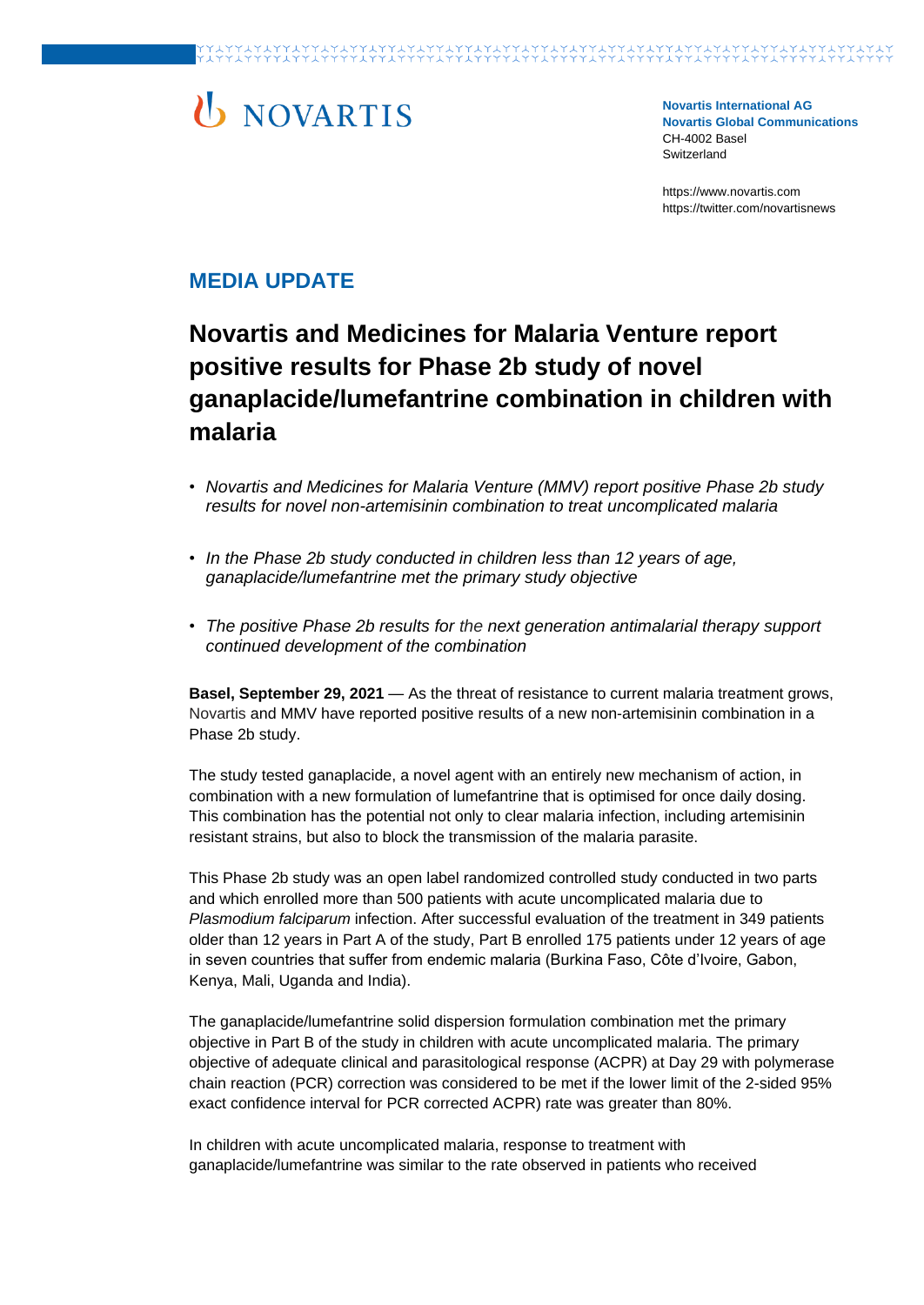artemether-lumefantrine control therapy. Ganaplacide/lumefantrine also demonstrated similar median parasite-clearing times compared to the control therapy. The combination of ganaplacide/lumefantrine solid dispersion formulation was generally well tolerated in the children.

"The world needs a diversified pipeline of anti-malarial medicines, especially as we are faced with emerging resistance to current treatments," said Sujata Vaidyanathan, Head Global Health Development Unit, Novartis. "These results are definitely good news, but much more work remains. In a world where a child dies of malaria every two minutes<sup>1</sup>, we must continue to accelerate the progress in the development of new tools to save lives."

"This is a truly exciting step forward in the development of next-generation antimalarials," said Dr David Reddy, CEO of MMV. "With this phase 2b data we remain cautiously optimistic that ganaplacide/lumefantrine could one day be saving the lives of those at greatest risk of malaria – young children. MMV is proud to have partnered with Novartis in this project right from the discovery of the compound through to its clinical development and look forward to the next steps. We congratulate Novartis for the timely completion of this study given the additional challenges posed by COVID-19, and also would particularly like to thank the investigators, caregivers, patients and their families."

The study was led by Novartis with scientific and financial support from MMV and their donors. The ganaplacide/lumefantrine solid dispersion formulation is also included in the WANECAM2 consortium activities funded by the European & Developing Countries Clinical Trials Partnership (EDCTP) that supports capacity building in Africa.

These positive results support the future progression of the combination in patients with acute uncomplicated malaria.

The results are timely given the recent publication of a study in the *New England Journal of Medicine*<sup>2</sup> that found decreased sensitivity to artemisinin in Uganda, a year after the publication of similar research in Rwanda.

*Plasmodium falciparum malaria* is primarily treated with artemisinin combination therapies (ACTs) such as artemether-lumefantrine. ACTs are still highly effective and well tolerated. Novartis introduced the first fixed-dose combination ACT in 1999 and has since delivered more than 1 billion courses of antimalarial treatment, largely at no profit. However, the increased observation of parasites with a slower response to artemisinin in Africa points to an increasingly urgent need to develop a new non-artemisinin class of anti-malarials to avoid a return to the high levels of childhood mortality last seen in the 1990s.

#### **Notes for editors**

Ganaplacide, discovered at the Novartis Institute for Tropical Disease, is the result of a Wellcome Trust, Medicines for Malaria Venture and Singapore Economic Development Board supported joint research programme with the Novartis Institute for Tropical Diseases, the Genomics Institute of the Novartis Research Foundation, and the Swiss Tropical and Public Health Institute. The research program aimed to discover the next generation of antimalarial drugs.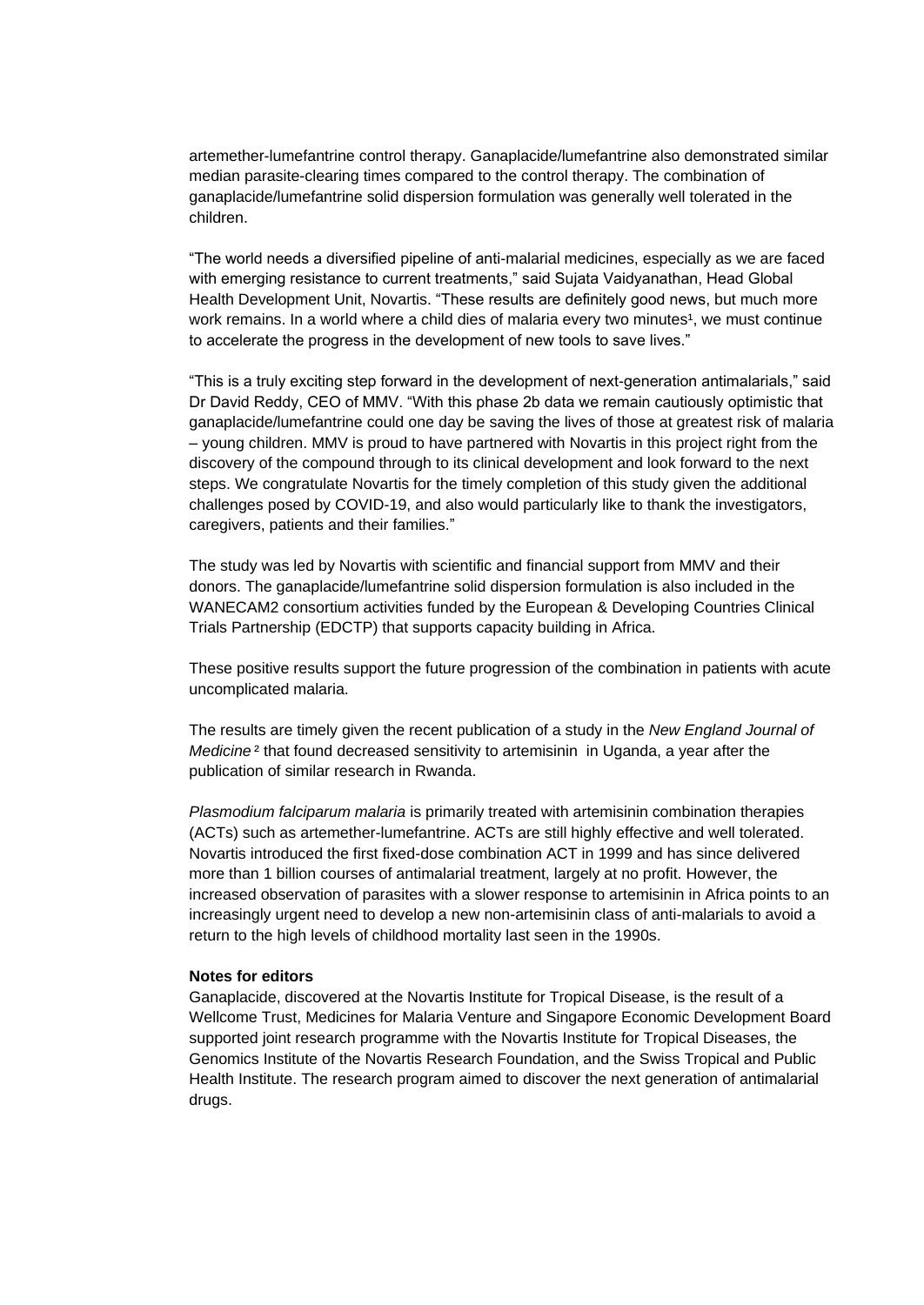#### **Disclaimer**

This media update contains forward-looking statements within the meaning of the United States Private Securities Litigation Reform Act of 1995. Forward-looking statements can generally be identified by words such as "potential," "can," "will," "plan," "may," "could," "would," "expect," "anticipate," "look forward," "believe," "committed," "investigational," "pipeline," "launch," or similar terms, or by express or implied discussions regarding potential marketing approvals, new indications or labeling for the investigational or approved products described in this media update, or regarding potential future revenues from such products. You should not place undue reliance on these statements. Such forward-looking statements are based on our current beliefs and expectations regarding future events, and are subject to significant known and unknown risks and uncertainties. Should one or more of these risks or uncertainties materialize, or should underlying assumptions prove incorrect, actual results may vary materially from those set forth in the forward-looking statements. There can be no guarantee that the investigational or approved products described in this media update will be submitted or approved for sale or for any additional indications or labeling in any market, or at any particular time. Nor can there be any guarantee that such products will be commercially successful in the future. In particular, our expectations regarding such products could be affected by, among other things, the uncertainties inherent in research and development, including clinical trial results and additional analysis of existing clinical data; regulatory actions or delays or government regulation generally; global trends toward health care cost containment, including government, payor and general public pricing and reimbursement pressures and requirements for increased pricing transparency; our ability to obtain or maintain proprietary intellectual property protection; the particular prescribing preferences of physicians and patients; general political, economic and business conditions, including the effects of and efforts to mitigate pandemic diseases such as COVID-19; safety, quality, data integrity or manufacturing issues; potential or actual data security and data privacy breaches, or disruptions of our information technology systems, and other risks and factors referred to in Novartis AG's current Form 20-F on file with the US Securities and Exchange Commission. Novartis is providing the information in this media update as of this date and does not undertake any obligation to update any forward-looking statements contained in this media update as a result of new information, future events or otherwise*.*

#### **About Novartis**

Novartis is reimagining medicine to improve and extend people's lives. As a leading global medicines company, we use innovative science and digital technologies to create transformative treatments in areas of great medical need. In our quest to find new medicines, we consistently rank among the world's top companies investing in research and development. Novartis products reach nearly 800 million people globally and we are finding innovative ways to expand access to our latest treatments. About 109,000 people of more than 140 nationalities work at Novartis around the world. Find out more at [https://www.novartis.com.](https://www.novartis.com/)

Novartis is on Twitter. Sign up to follow @Novartis at **[https://twitter.com/novartisnews](https://urldefense.com/v3/__https:/twitter.com/novartisnews__;!!N3hqHg43uw!6AykFQzFakyVO1bAal4fPs9Li_choQ8pACFdni1gN7ar2Bph1yFgiCdPcQTTVa0VtbI$)** For Novartis multimedia content, please visit **<https://www.novartis.com/news/media-library>** For questions about the site or required registration, please contact [media.relations@novartis.com](mailto:media.relations@novartis.com)

#### **About MMV**

Medicines for Malaria Venture (MMV) - MMV is a leading product development partnership (PDP) in the field of antimalarial drug research and development. Its mission is to reduce the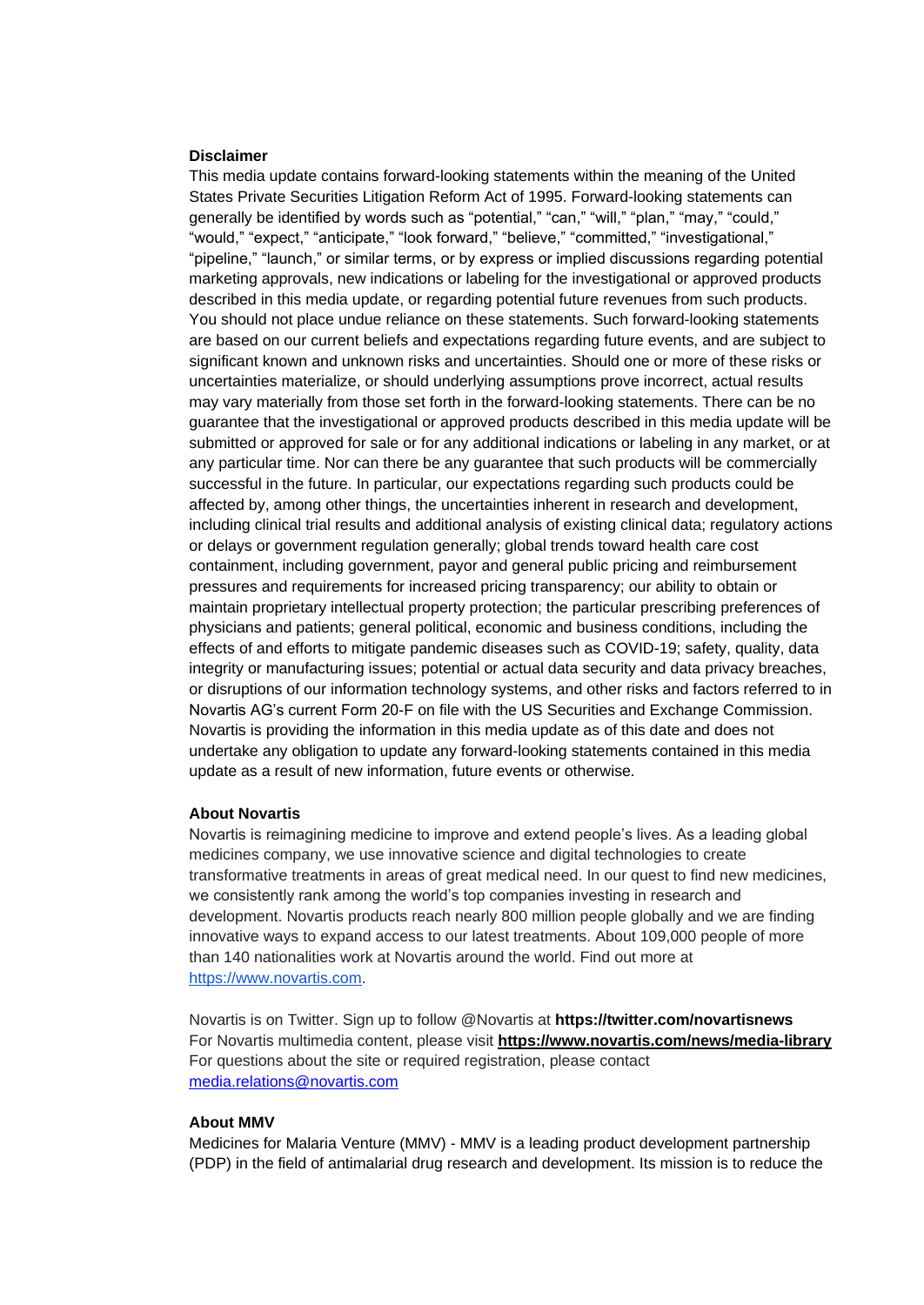burden of malaria in disease-endemic countries by discovering, developing and facilitating delivery of new, effective and affordable antimalarial drugs.

Since its foundation in 1999, MMV and partners have built the largest portfolio of antimalarial R&D and access projects ever assembled, have brought forward eleven new medicines and have assumed the access stewardship of a further two. An estimated 2.7 million lives have been saved by these MMV co-developed medicines. MMV's success is based on its extensive partnership network of around 150 active partners including from the pharmaceutical industry, academia and endemic countries.

MMV's vision is a world in which innovative medicines will cure and protect the vulnerable and under-served populations at risk of malaria, and help to ultimately eradicate this terrible disease.

MMV is grateful for the funding received from its donors that make this work possible: Australian Department of Foreign Affairs and Trade, Bill & Melinda Gates Foundation, European & Developing Countries Clinical Trials Partnership, German Federal Ministry of Education and Research, Global Health Innovative Technology Fund, Global Disease Eradication Fund Korea, Government of the Principality of Monaco, Irish Aid, Ministry of Foreign Affairs of the Netherlands, Newcrest, Research Investment for Global Health Technology Fund, Swiss Agency for Development and Cooperation, the UK Foreign Commonwealth & Development Office, Unitaid and USAID.

For more information, please visit http://www.mmv.org

#### **References**

<sup>1</sup> World Health Organization, World Malaria Report 2020. Available at: https://www.who.int/teams/globalmalaria-programme/reports/world-malaria-report-2020

<sup>2</sup> https://www.nejm.org/doi/full/10.1056/NEJMoa2101746

# # #

#### **Novartis Media Relations**

E-mail: media.relations@novartis.com

Antonio Ligi Novartis External Communications +41 61 324 1374 antonio.ligi@novartis.com

Jamie Bennett Novartis US External Communications +1 862 217 3976 [jamie.bennett@novartis.com](mailto:jamie.bennett@novartis.com)

Arzum Ustun Novartis Corporate Affairs & Global Health **Communications** +41 79 108 5314 arzum.ustun@novartis.com